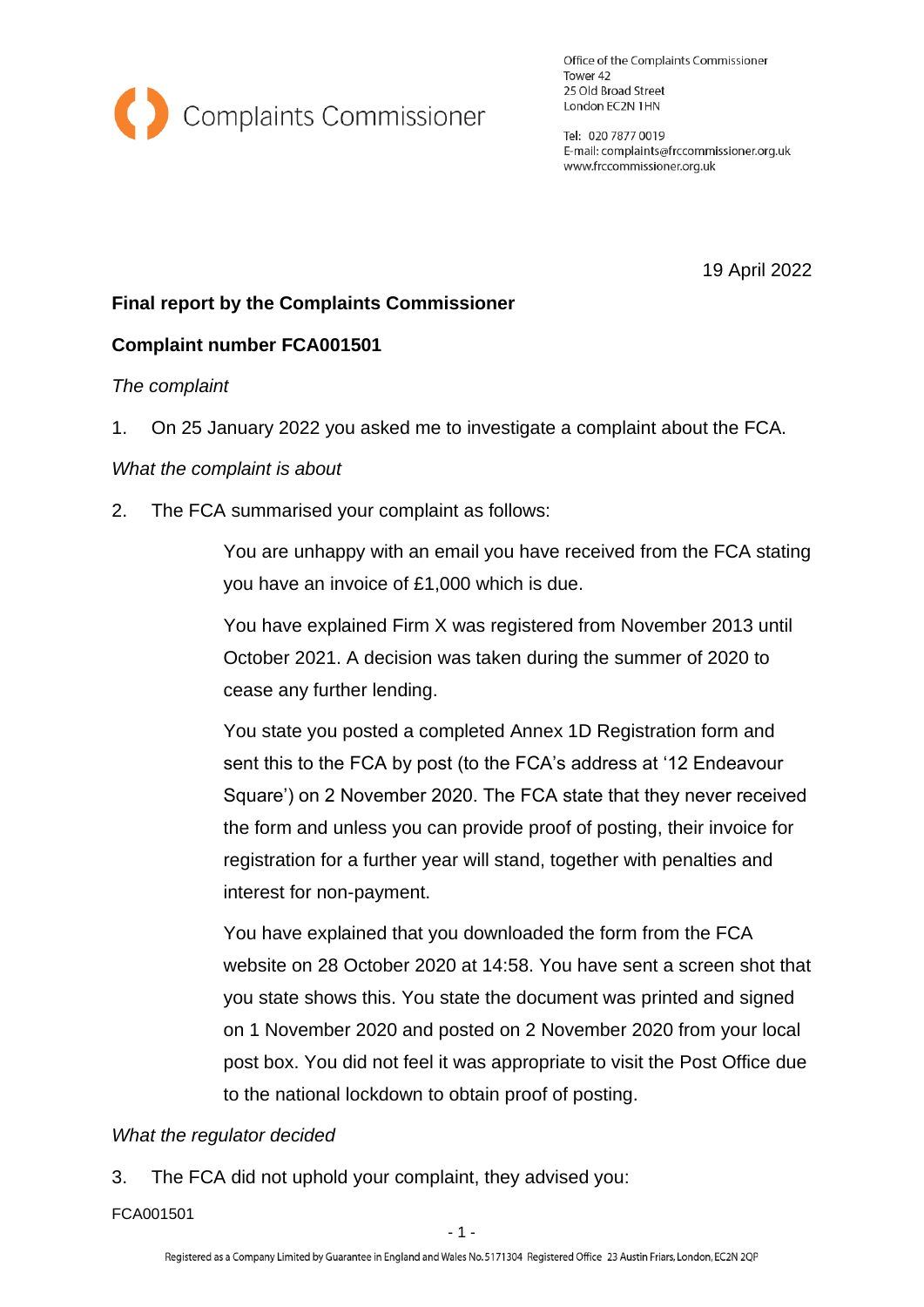In reaching my decision, I reviewed the case progression notes, emails on file and considered the relevant policy and technical guidance. I have also liaised with the Authorisations Support Team (*AST*) to gain their understanding on the issue.

The Money Laundering, Terrorist Financing and Transfer of Funds (*Information on the Payer*) Regulations 2017 (*the Regulations*) give the FCA responsibility for supervising the anti-money laundering controls of businesses that offer certain services.

Therefore, because of the FCA's responsibility to supervise firms for the purposes of the aforementioned Regulations, your firm was registered as an Annex I financial institution from November 2013.

In order to de-register with the FCA as an Annex I financial institution under these Regulations, the firm is required to complete a deregistration form, available on the FCA website. The firm then needs to return the form, marked for the attention of Authorisations Support Team (AST) to The Financial Conduct Authority, 12 Endeavour Square, London, E20 1JN.

The FCA's Post Team have been operating as per normal since the beginning of the pandemic in our offices at 12 Endeavour Square where all incoming post is scanned and forwarded on to the relevant teams. Any post received that is an Annex I de-registration form would have been forwarded to AST to log.

AST have advised that the post log for the date in question and two weeks either side have been checked. However, they have been unable to confirm receipt of this particular application.

I have carefully reflected over your case and considered the reasonableness of the matter. Whilst I can understand and sympathise with your concerns in visiting a Post Office during the national lockdown to obtain proof of posting, unfortunately, I am unable to uphold your complaint. I have explained below as to the reasons why: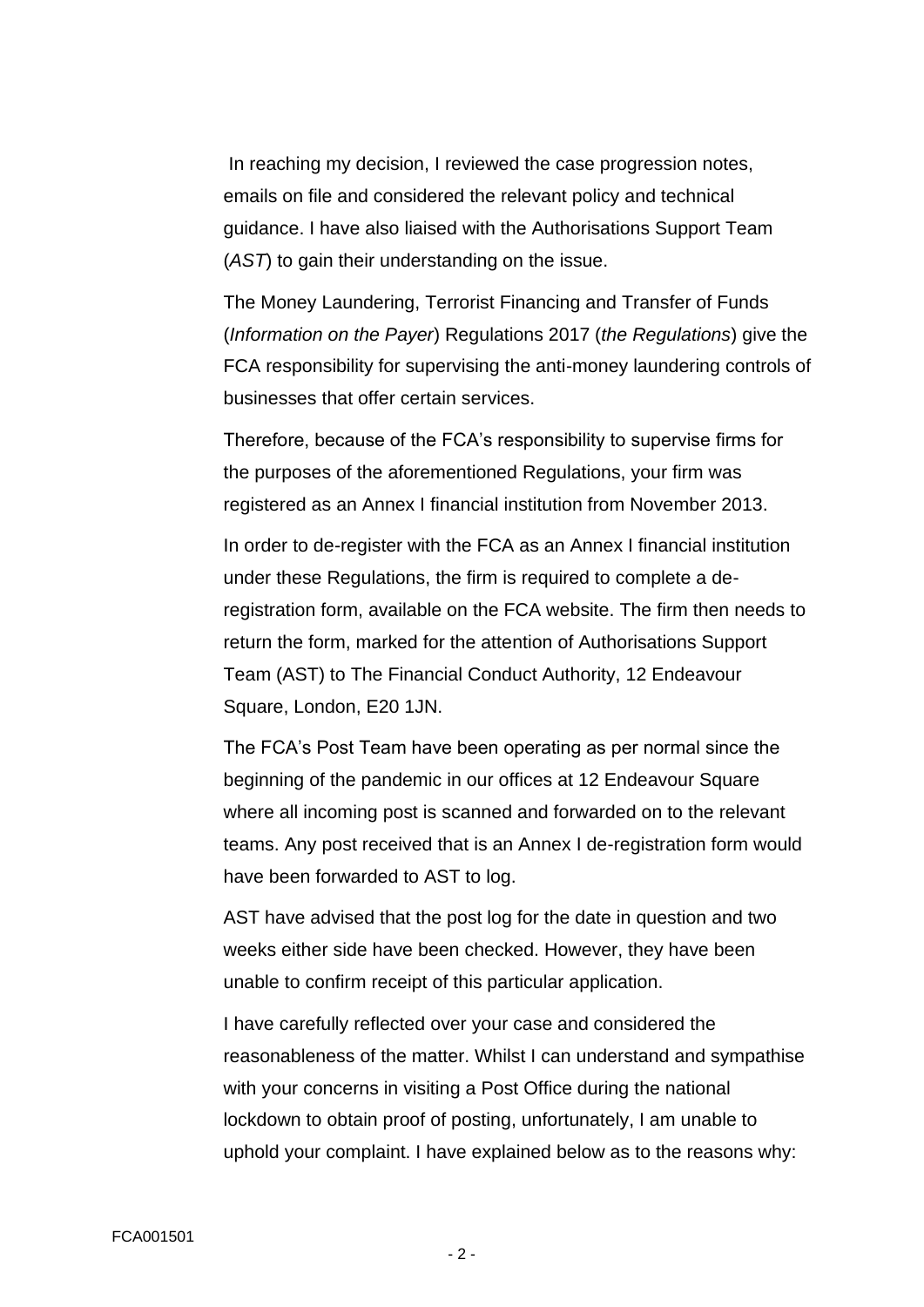The Post Office have been designated as an essential service by the Government and were open during the national lockdown. The deregistration form has to be posted in as Annex I firms do not have access to the FCA's Connect System.

I can see that you emailed in the form to the Finance Team on 25 August 2021, explaining the situation and reiterating that the original had been posted using normal first-class email. It is my view that had you advised the FCA of your concerns in going into a post office during the lockdown and asked for the form to be considered via email when it was due, this would have likely been accepted. However, having reviewed your record, I am unable to find any such evidence existing.

Further, it is the responsibility of the Annex I firm to ensure the form is received by the FCA, to avoid further charges arising. I can wholly sympathise that the Postal system isn't secure but without definitive proof which confirms that the form was posted, unfortunately, the pending invoice would stand. This is in line with an email sent to you on 5 October 2021, by the FCA's Financial and Operations Team.

### *Why you are unhappy with the regulator's decision*

4. You have asked me to review the FCA's decision.

### *My analysis*

- 5. Firm X ceased trading in summer 2020, due an oversight you did not de-register the firm and therefore you paid the invoice that was due in August 2020. You have told me you downloaded the de-registration form on 28 October 2020 and have provided a screenshot evidencing this. The form was posted in your local post box on 2 November 2020, you have told me you used a post box instead of getting proof of postage from a Post Office due to the impending second lockdown.
- 6. The FCA did not receive the form and have advised as you do not have proof of postage you are liable for the invoice.
- 7. From the evidence you have provided it is clear you did download the deregistration form. I think it is reasonable as you downloaded it, you did post it. I